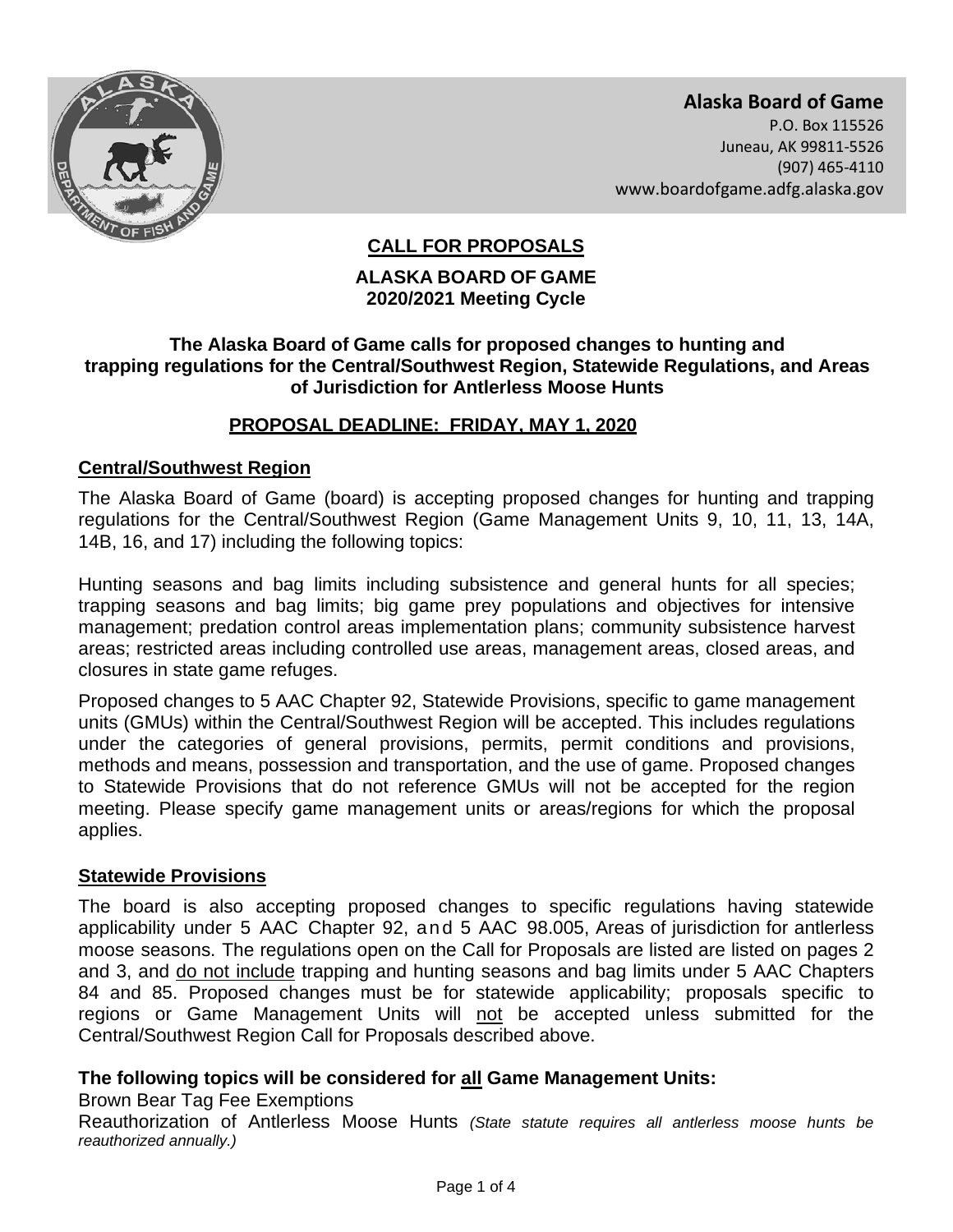# **Statewide Regulations Open on the 2020/2021 Call for Proposals**

### **General Provisions and Definitions:**

- 92.001 Application of this Chapter
- 92.002 **Liability for Violations**
- 92.003 Hunter Education and Orientation Requirements
- 92.004 Policy for Off-Road Vehicle Use for Hunting and Transporting Game
- 92.005 Policy for Changing Board Agenda
- 92.008 **Harvest Guideline Levels**
- 92.009 Obstruction or Hindrance of Lawful Hunting or Trapping
- 92.990 Definitions

### **Licenses, Harvest Tickets, Harvest Reports, Tags, and Fees:**

- 92.010 Harvest Tickets and Reports
- 92.011 Taking of Game by Proxy
- 92.012 Licenses and Tags
- 92.013 Migratory bird hunting guide services
- 92.018 Waterfowl Conservation Tag
- 92.019 Taking of Big Game for Certain Religious Ceremonies

### **Permits:**

- 92.020 Application of Permit Regulations and Permit Reports
- 92.028 Aviculture Permits
- Permit for Possessing Live Game
- 92.029 Permit for Possessing Live Game<br>92.030 Possession of Wolf Hybrid and Wild Cat Hybrids Prohibited
- Permit for Selling Skins, Skulls, and Trophies
- 92.031 Permit for Selling Skins, Skulls, and Trophies<br>92.033 Permit for Science, Education, Propagative, or Public SafetyPurposes
- 92.034 Permit to Take Game for Cultural Purposes
- 92.035 Permit for Temporary Commercial Use of Live Game
- 92.037 Permit for Falconry
- Permit for Taking Wolves Using Aircraft
- Permit for Taking of Furbearers with Game Meat
- 92.039 Permit for Taking Wolves Using Aircraft<br>92.040 Permit for Taking of Furbearers with Game Meat<br>92.041 Permit to Take Beavers to Control Damage to Property<br>92.042 Permit to Take Foxes for Protection of Migratory Birds
- 
- Permit for Capturing Wild Furbearers for Fur Farming 92.043 Permit for Capturing Wild Furbearers for Fur Farming<br>92.044 Permit for Hunting Bear w/the Use of Bait or Scent Lures
- 92.044
- 92.047 Permit for Using Radio Telemetry Equipment
- 92.049 Permits, Permit Procedures, and Permit Conditions
- 92.050 Required Permit Hunt Conditions and Procedures
- 92.051 Discretionary Trapping Permit Conditions & Procedures
- 92.052 Discretionary Permit Hunt Conditions and Procedures
- 92.057 Special Provisions for Dall Sheep and Mountain Goat Drawing Permit Hunts
- 92.061 Special Provisions for Brown Bear Drawing Permit Hunts
- 92.062 Priority for Subsistence Hunting; Tier II Permits
- 92.068 Permit Conditions for Hunting Black Bear with Dogs
- 92.069 Special Provisions for Moose Drawing Permit Hunts
- 92.070 Tier II Subsistence Hunting Permit Point System
- 92.071 **Tier I Subsistence Permits**
- 92.072 Community subsistence harvest hunt area and permit conditions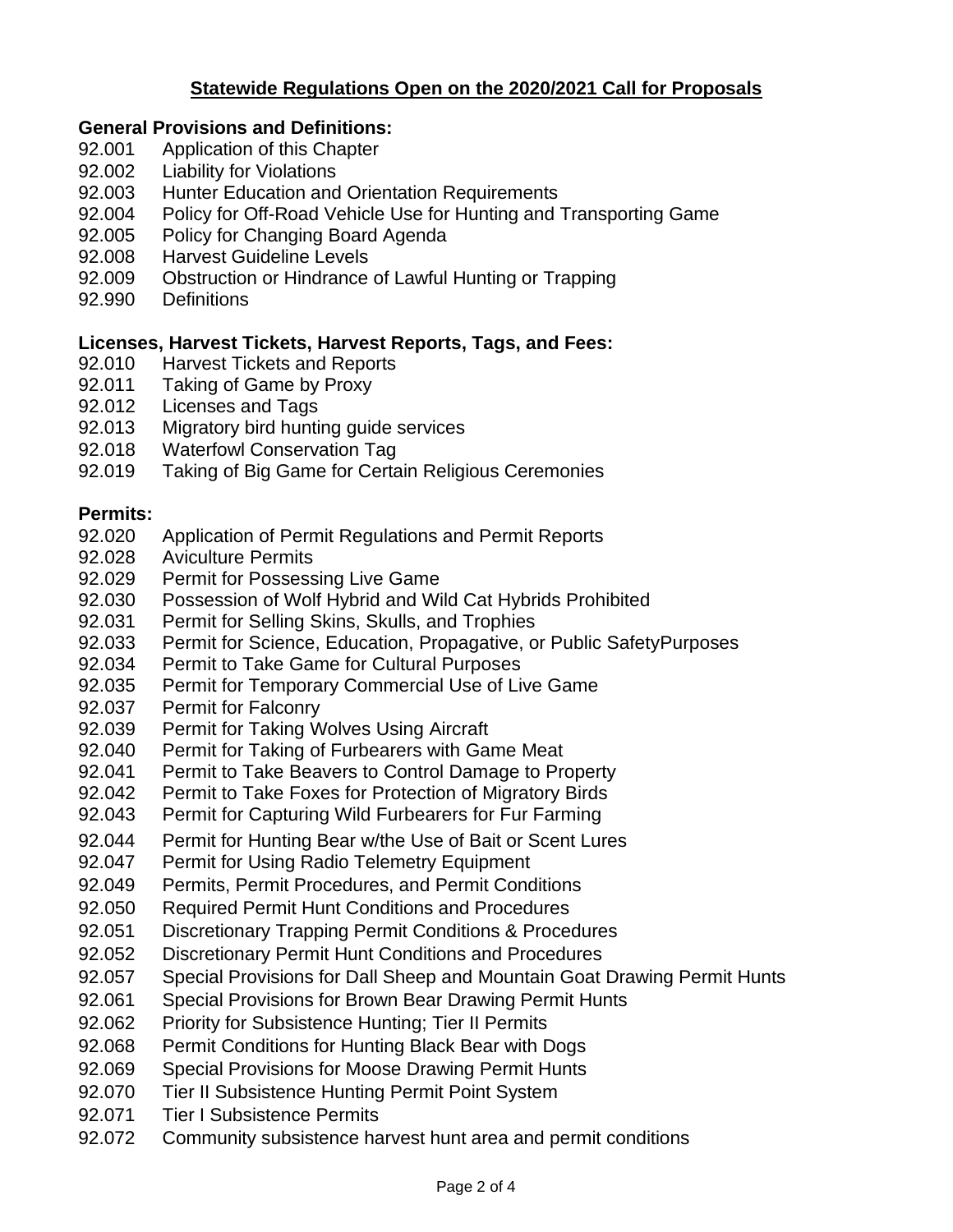### **Methods & Means:**

- 92.075 Lawful Methods of Taking Game
- 92.080 Unlawful Methods of Taking Game; Exceptions
- 92.085 Unlawful Methods of Taking Big Game; Exceptions
- 92.090 92.090 Unlawful Methods of Taking Fur Animals
- 92.095 Unlawful Methods of Taking Furbearers; Exceptions
- 92.100 Unlawful Methods of Hunting Waterfowl, Snipe, Crane
- 92.104 Authorization for Methods and Means Disability Exemptions

# **Intensive Management and Predator Control:**

- 92.106 Intensive Management of Identified Big Game Prey Populations
- 92.110 Control of Predation by Wolves
- 92.115 Control of Predation by Bears
- 92.116 Special Provisions in Predation Control Areas

### **Possession and Transportation:**

- 92.130 Restrictions to Bag Limit
- 92.135 **Transfer of Possession**
- 92.140 Unlawful Possession or Transportation of Game
- 92.141 Transport, Harboring, or Release of Live Muridae Rodents Prohibited
- 92.150 Evidence of Sex and Identity
- 92.160 Marked or Tagged Game
- 92.165 Sealing of Bear Skins and Skulls
- 92.170 Sealing of Marten, Lynx, Beaver, Otter, Wolf, and Wolverine
- 92.171 Sealing of Dall Sheep Horns

# **Use of Game:**

- 92.200 Purchase and Sale of Game
- 92.210 Game as Animal Food or Bait
- 92.220 Salvage of Game Meat, Furs, and Hides
- 92.230 **Feeding of Game**
- 92.250 Transfer of Musk oxen for Science and Education Purposes
- 92.260 Taking Cub Bears & Female Bears with Cubs Prohibited

# **Emergency Taking of Game:**

- 92.400 Emergency Taking of Game
- 92.410 Taking Game in Defense of Life or Property
- $92.420$ **Taking Nuisance Wildlife**

### **Game Management Units:**

92.450 Description of Game Management Units

### **Antlerless Moose Reauthorization:**

98.005 Areas of Jurisdiction for Antlerless Moose Seasons